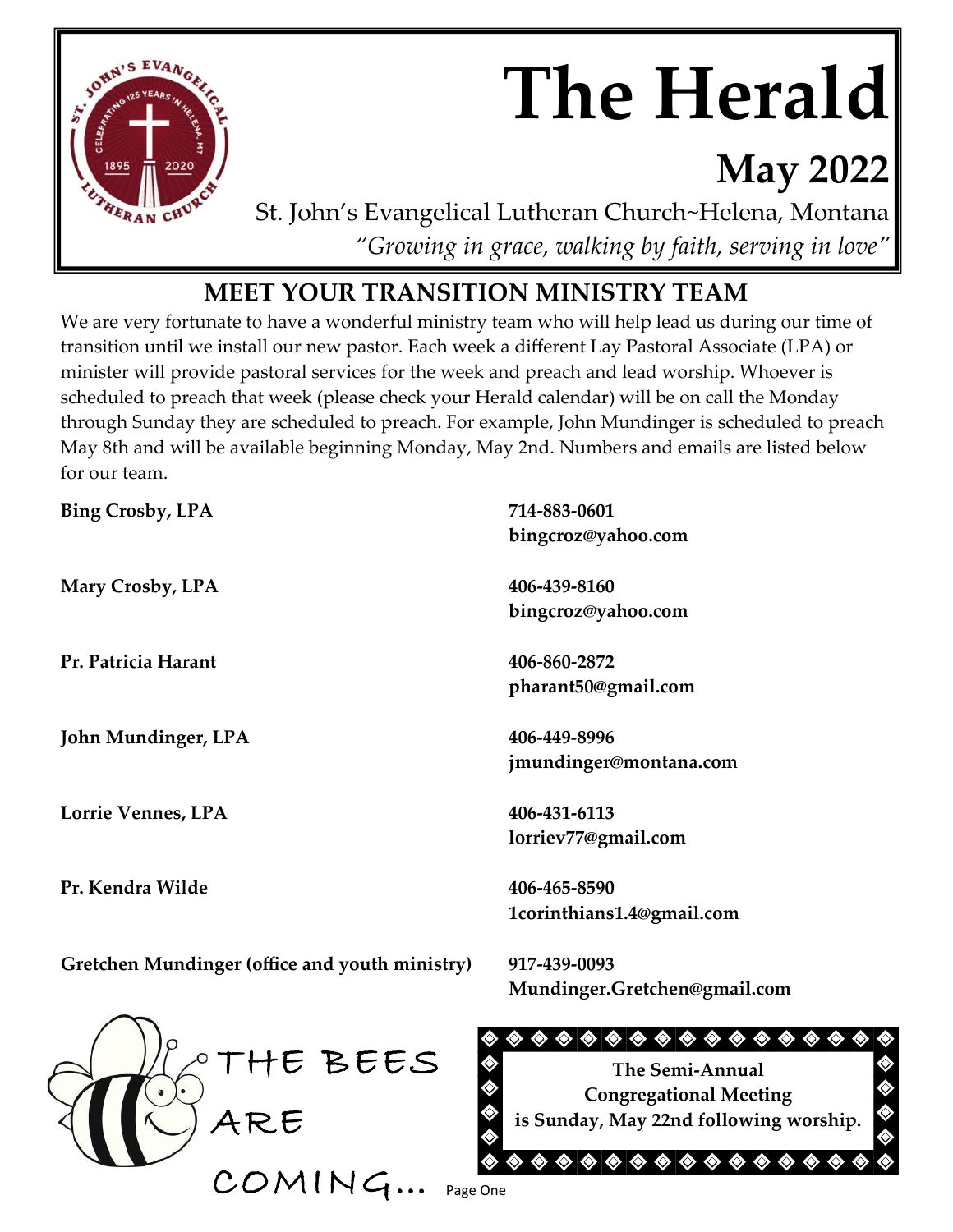# **UPDATES FROM CHURCH COUNCIL**

- Council met April 19th at 5:30 p.m. We missed the energetic participation of Pastor Brad, who was away at the Synod Pastor Retreat at Chico.
- Pastor's retirement potluck was discussed.
- Volunteers for the Call Committee were discussed and the nominees were approved by Council.
- Four LPA's and two ordained pastors have agreed to serve on the ministry team during the pastoral vacancy.
- The Finance Committee has recommended a plan to place some of the SJLC funds in an actively managed investment. This would help improve the low returns that the church currently receives from low interest saving account. The Council will vote on the plan at the May Council meeting. A heartfelt thank you is extended to the members of the Finance Committee for their hard work on this plan.
- The Property Committee has been busy with plans to replace the basement windows. The needed improvement will provide better insulating windows and allow for fresh air circulation as some of the new windows will have screens.
- The Boiler Committee has recommended a long term plan to replace the boiler in approximately ten years. Since the boiler is operating well and has continued to be licensed by the State Board the ten year plan seems an adequate amount of time for the church to save the needed funds for the boiler replacement. Despite its good condition and good performance the boiler will eventually be denied a license by the State Board, the council is trying to plan for that eventuality. The goal is to have \$100,000 in reserve in 10 years for replacement.
- Every year the organ is tuned to maintain it and keep it sounding beautiful. After this year's inspection the organ tuners recommended several repairs to the organ. This will be an extensive endeavor since the organ has been relatively untouched since it was installed in the 1950s. Rose City Organ Builders, Inc has provided SJLC with several options and the Worship and Music Committee has been tasked with evaluating them.
- The Semi-Annual meeting is scheduled for Sunday, May 22nd.

# **FINANCIAL UPDATES**

2022 General Fund revenues through March 31 are \$65,258. 2022 General Fund expenses through March 31 are \$71,414.





# **ST. JOHN'S CALL COMMITTEE REPORT**

The Church Council has appointed a call committee to lead the congregation in preparing a profile of our congregation and to administer the process for calling our next pastor. Members of the Call Committee include Jess Tielking Gutierrez; Barb Muir; Jennifer Wintersteen; Rebekah French; Lorrie and Gail Vennes; Bing Crosby; Greg Field; Vern Grimsrud; Cliff Roessner; Jerry Watne; and, John Mundinger.

Completion of our ministry site profile is an essential first task in the call process. In addition to describing the demographics of our congregation and community, the profile will communicate information like our shared vision for ministry; our strengths and weakness; opportunities for ministry to the Helena community, etc. The profile will help to match the congregation with the skills of the pastors whom we will consider for call. The committee intends to provide maximum opportunity for members of the congregation to share their ideas before we complete the profile.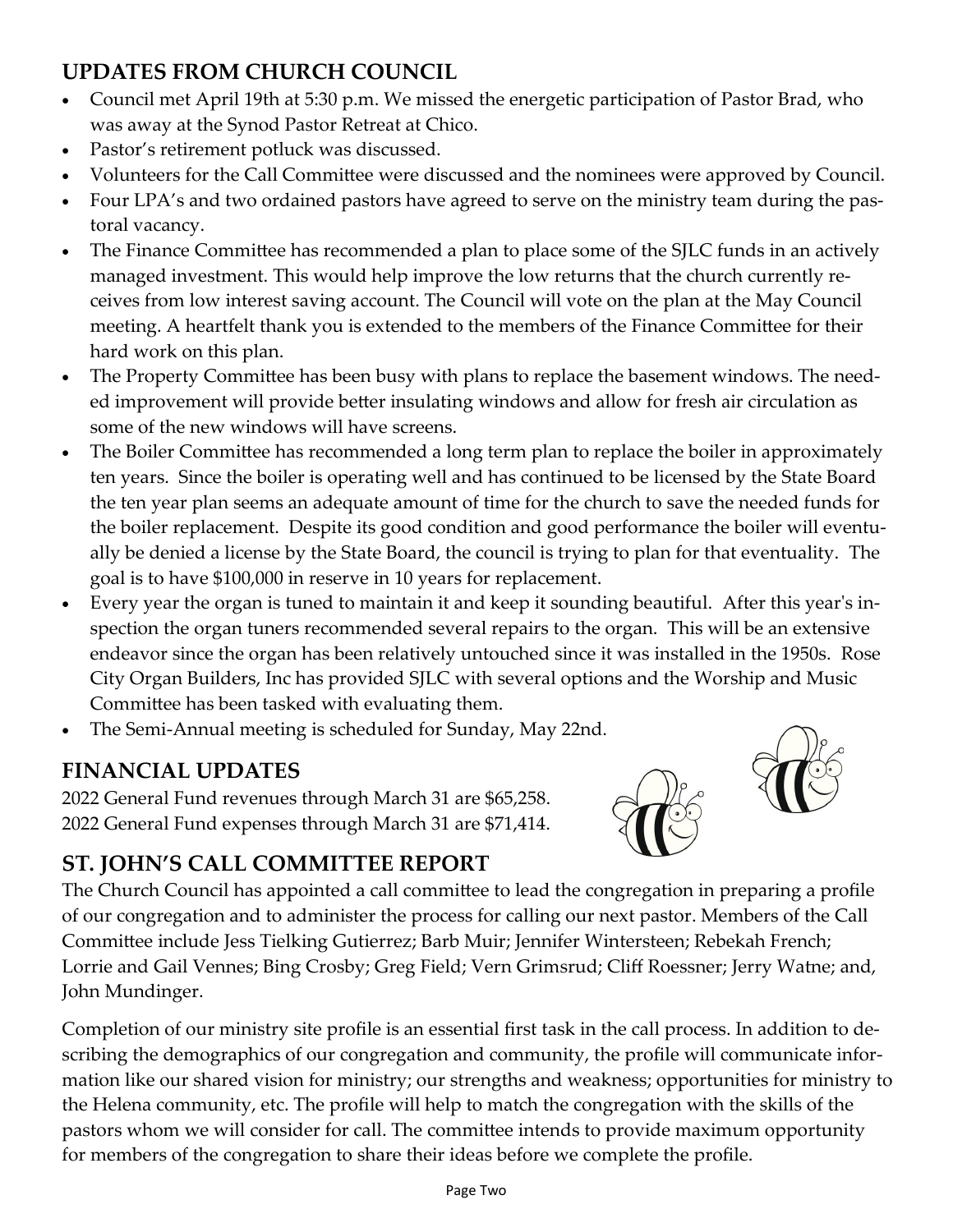# **THANK YOU ST. JOHN'S**

Dear Friends and Members of St. John's,

Elaine and I are so thankful for the wonderful Sunday last Sunday. You were so generous with your kind words, gifts, and love. We are humbled and overwhelmed by your support and love. We couldn't have asked for a nicer service and sendoff. You will all be in our hearts and in our prayers and we will miss being a partner with you in ministry. Thank you again for filling our hearts so full. We love you and know that God has wonderful plans ahead for you and St. John's . We'll look forward to seeing around town. God bless you! Pastor Brad and Elaine and family













Page Three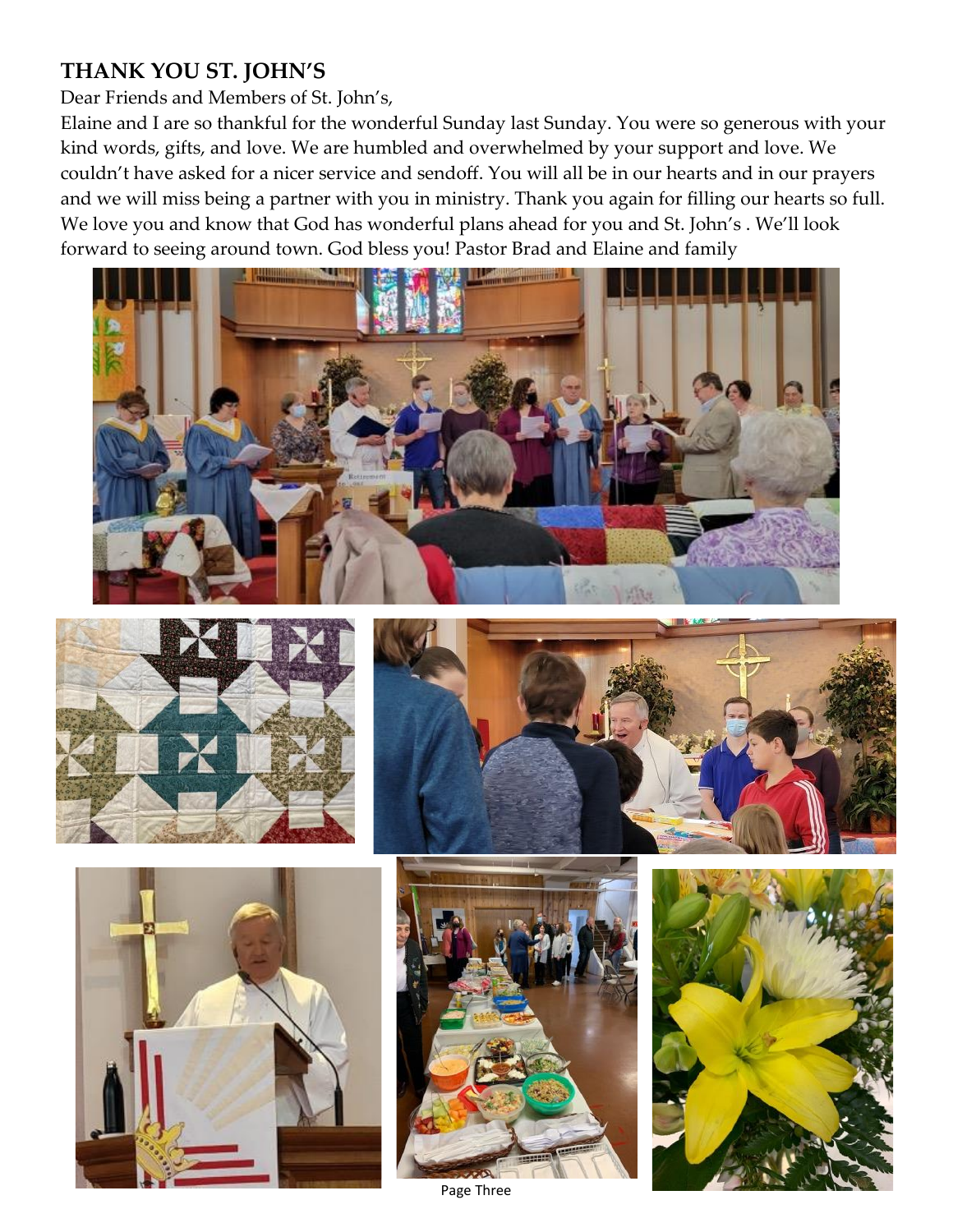# **ALTAR GUILD VOLUNTEER MEETING**

All Altar Guild Volunteers should attend a training/update meeting on Saturday, May 14th at 10:00 a.m. New procedures need to be explained. Do ask other members who are willing to work for an hour on Saturday and after service on Sundays—-for only one month each year. Contact Barb at 431-1841 with any questions.

# **BELL NEWS-HELLO FROM THE BELLS OF ST. JOHNS!**

We would like to thank the congregation here at Saint John's for all of your support and appreciation over these last few years. It has truly been our pleasure to ring for services and enhance your worship experience through our love of music.

Like many groups, the bell choir took severe membership losses during covid...This past year we have rung with only six ringers. Due to some

exciting life changes, we will be saying goodbye to a few more of our members for this upcoming year. We need eight people for a two octave choir and eleven for a three octave. We are down to four ringers...

That is to say, we have several positions available for new members!

We ask that you prayerfully consider a commitment to the bell choir. This commitment would require an hour and a 1/2 long practice starting in September on Tuesday evenings at 6PM, as well as one Sunday a month from October through May. No musical experience is necessary. This fall we would love to start a brand new beginning bell choir! But we cannot do this without your help! If you are interested in joining the Bells of St. John's please contact Christina Tielking at 406-459-2935 or Renee Slocum at 406-459-0357 for more information.

# **SOCIAL MINISTRY OFFERING FOR MAY-FLORENCE CRITTENTON**

Florence Crittenton is a trauma responsive, relationship based organization that provides familycentered support during critical times. Through a comprehensive continuum of services their programs include mental health services, substance use recovery, parenting education, childcare and preschool and access to community supports. They believe that children should accompany their parents to treatment and that a family centered treatment approach is most effective in building a lasting foundation for young families. Please place your offering in the pew offering envelopes and check the "Social Ministry" box, donate online via our website, or mail in your check to the church office.





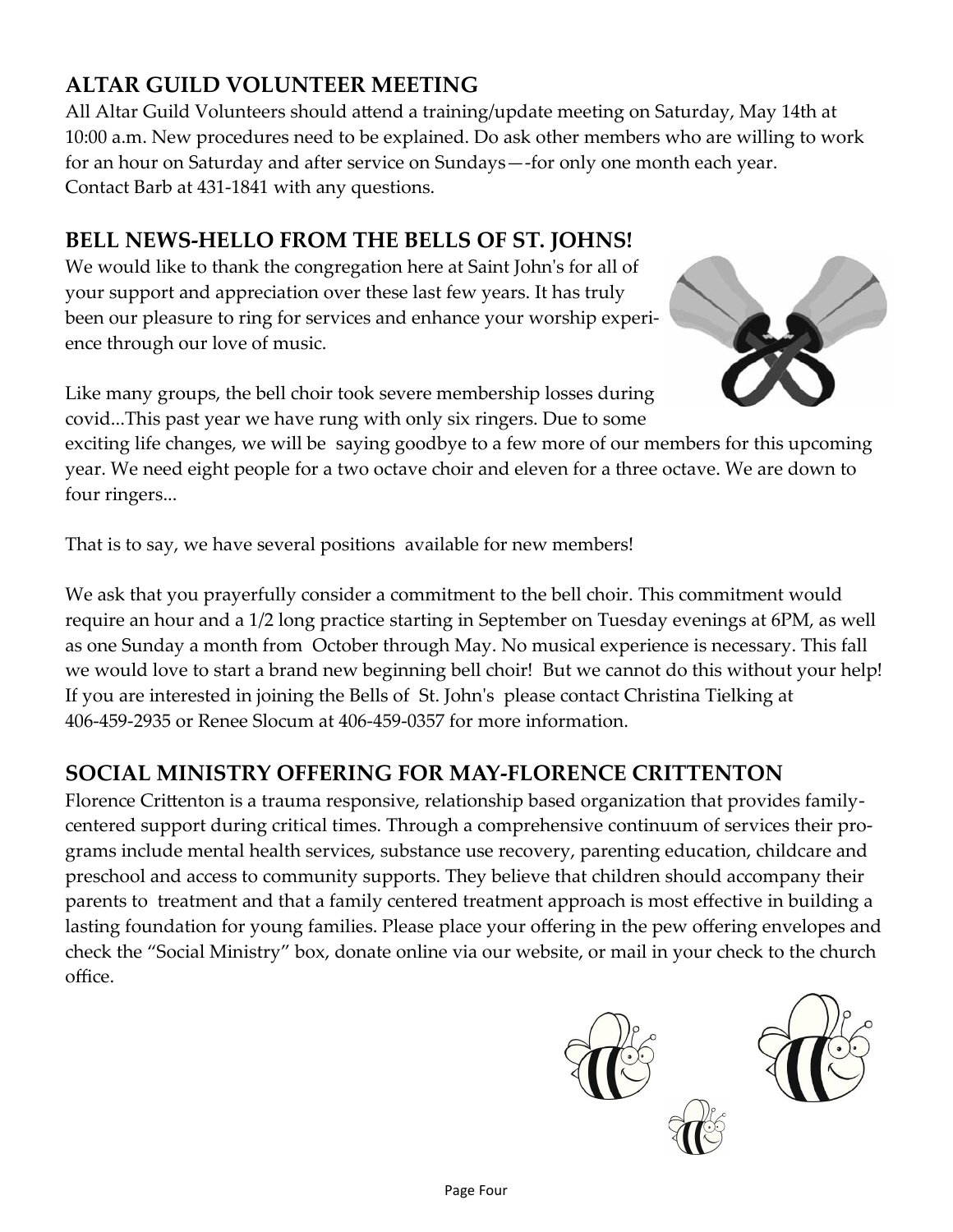# **WELCA UNIT UPDATE**

We will be holding a short business meeting on Tuesday, May 10 at 1:15 p.m. in the Guild Room. Feel free to bring your own lunch.



#### **Good News – Circle is Back!**

The topic for our May Bible Study is Across the generations: One act of welcome can beget another. This is a stand-alone session so would be a wonderful opportunity to check out our bible study, which is found in the May Gather magazine. Copies will be available for those who do not get the magazine. Morning and Evening Circle will each gather on May 24 (the fourth Tuesday of the month) in the Guild Room. Morning Circle gathers at 9:30 a.m. and Evening Circle gathers at 7:00 p.m. This is an ecumenical and cross-generation event focusing on welcoming all, so please invite a guest.

#### **Region 1 Gathering at Flathead Lutheran Bible Camp**

The Montana Synodical Women's Organization (SWO) is hosting the Region 1 Gathering at Flathead Lutheran Bible Camp from June 17 to 19. Our theme is "Embracing Diversity" and three workshops will be led by Prairie Rose Seminole. Julie Long will be our worship and music leader. Flyers and registration forms are available in the Fellowship Hall on the WELCA Table. Early Bird registration is \$225 and due May 15. The St. John's WELCA Unit has three \$100 "camperships" available to help defray cost. Contact Rebekah at frenchrj@yahoo.com if you need a campership.



*The Quilters made 200 quilts this year to sent to LWR! They can use some help packing up quilts on Wednesday, May 11th at 9:00 am and loading the truck on Friday, May 13th at 9:45 am.*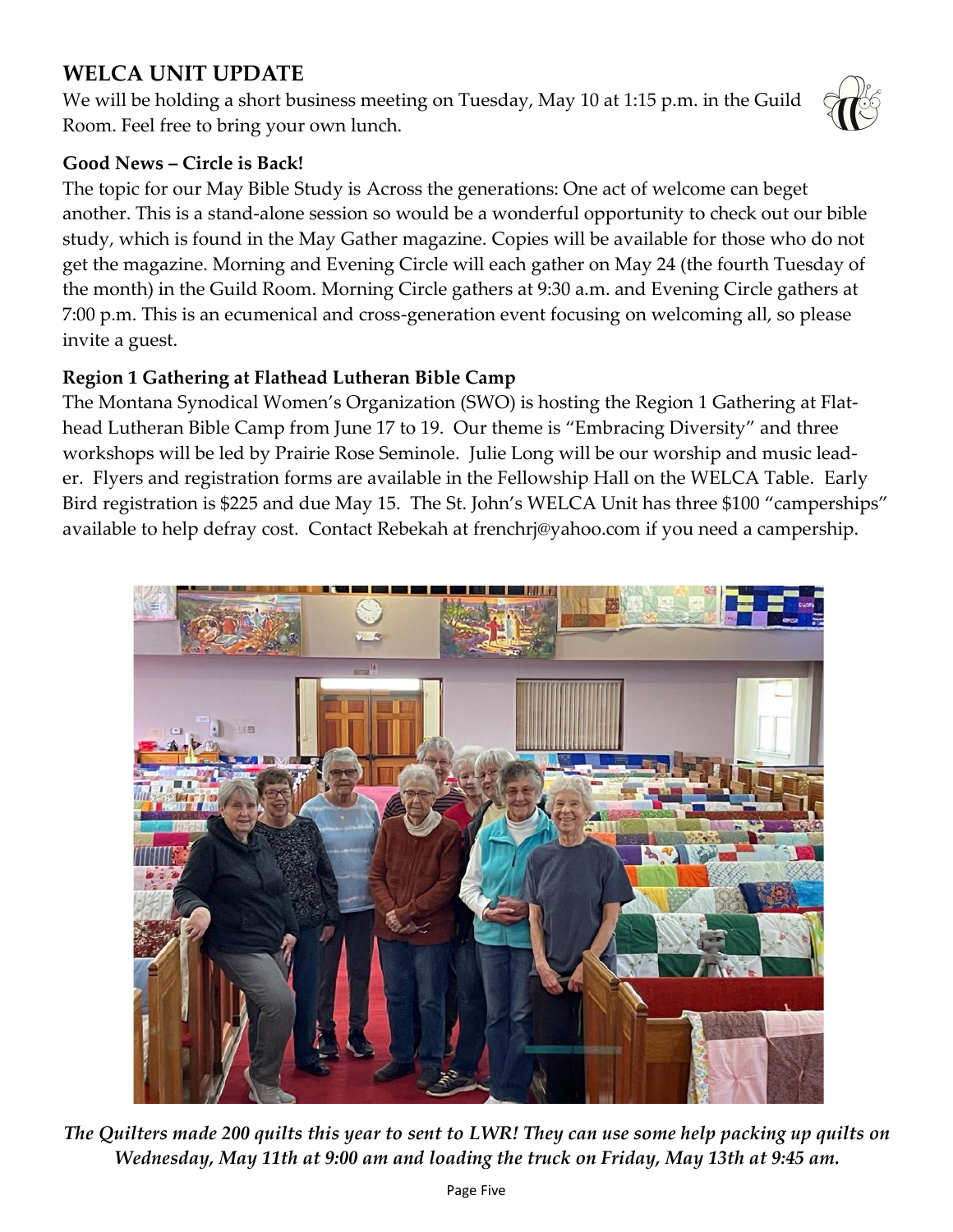# **YOUTH MINISTRY UPDATES THE BEES ARE COMING!**

We are excited to announce that we get to support God's Global Barnyard (part of the ELCA World Hunger Good Gifts program) again this year! This will be an extended Mini-Mission for the month of May. In the past the Sunday School kids have put together a 'sales booth' and we pick an animal to 'sell'. The money raised goes to support sustainable development ministries of ELCA World Hunger in impoverished communities. These communities receive resources to help educate them on the care of these animals and how to create new market opportunities like starting a small business, etc. What is wonderful about the ELCA program is that almost all of the money raised goes directly to support these programs and they have a global reach. Beyond all of that…it's a great way for our kids to serve and they get so excited about the project each year! This year we are raising money to purchase bees and our amazing Betty Olaf has been working hard behind the scenes (for 2 years because of COVID!) Please note that while the sale is led by our younger students, we would encourage the older kids to participate and act as mentors! A lot still has to happen to make our sale a success so please mark these dates down:

- Sunday May 1st and Sunday May 8th the kids will work during our regular Sunday School time (9:45 am during worship) to prepare posters, sales materials while also talking about the BEE-ATITUDES that we read about in the gospel of Matthew.
- Wednesday, May 11th at 6:30 pm we will meet in the Fellowship Hall to set up our sales booth and to prepare special treats for coffee hour. All ages encouraged to attend!
- Sunday, May 15th is sale day! During coffee hour the kids will sell the bees and hopefully raise a bucket of money to send to ELCA World Hunger Good Gifts program!





*Mini-Mission #5 Packing up school bags for LWR with our Quilters. 23 participants packed up 70 bags and then stayed for games, ice-cream, and balloon animals.* 



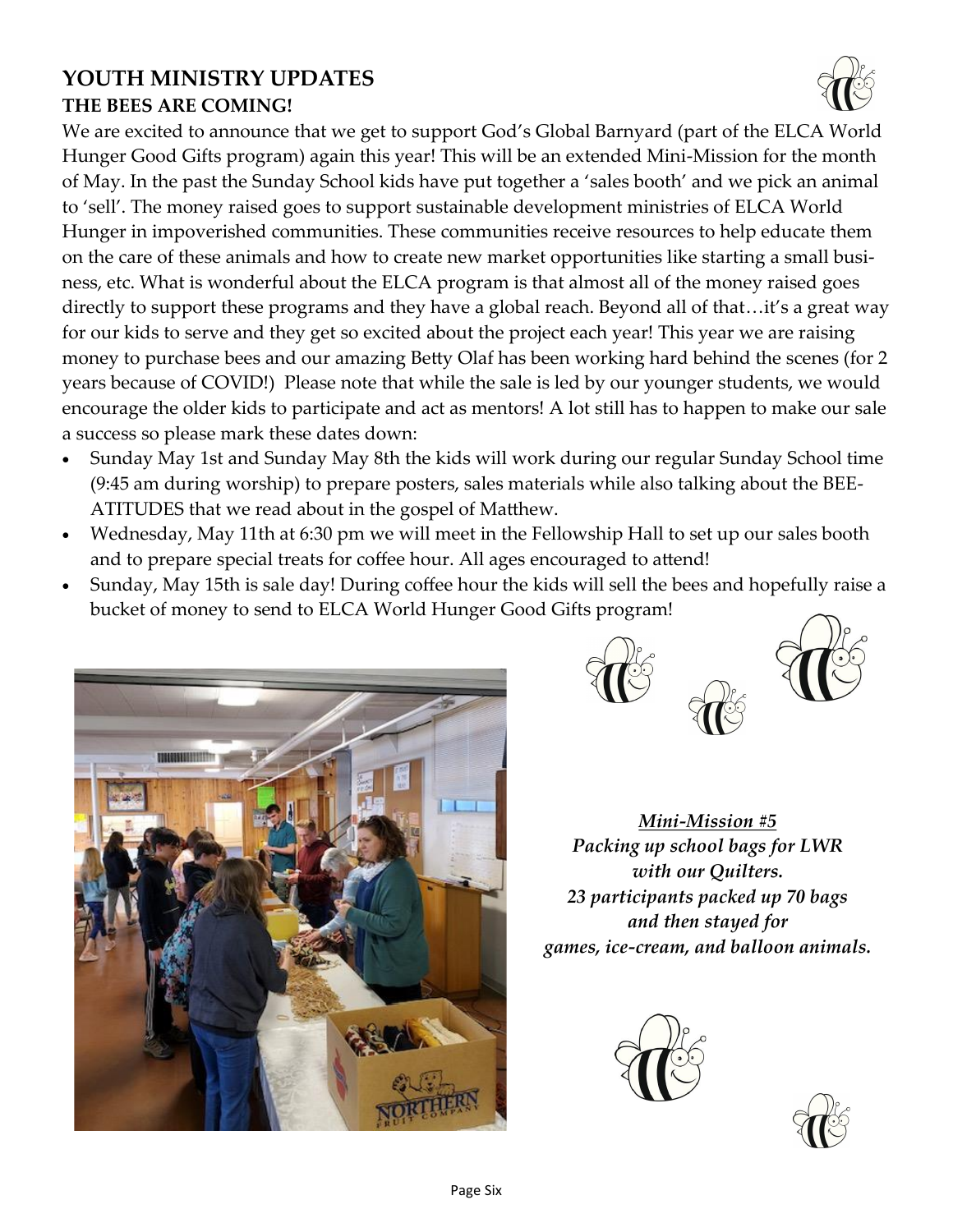#### **SAVE THE DATE FOR SUNDAY, MAY 22ND**

There are a lot of exciting things that we will celebrate on Sunday May 22nd!

- Simon Ceaicovschi has completed his Confirmation Instruction online with his former congregation in Seattle! This is an especially important part in our formation of faith and we will acknowledge his affirmation of faith during our service. Congratulations Simon on this important!
- Senior Sunday! We will celebrate our graduating high school seniors at the end of our service with a special litany and each senior will receive a special quilt. We will be contacting you individually but if you know of a senior that you would like to include on this day please contact the church office. We will also pray for our college graduates so please contact the church office with any names you'd like included in the bulletin.
- Last day of Sunday School! Sundae Sunday! May 22nd will mark the end our Sunday School classes for the school year. Join us during coffee hour for an ice-cream sundae bar to celebrate.



#### **VBS/DAY CAMP WITH FLATHEAD LUTHERAN BIBLE CAMP**

We are excited to host **VBS/Day Camp** with our favorite counselors from Flathead Lutheran Bible Camp again this summer. VBS/Day Camp is designed to be a fun highlight of the summer, while providing opportunities for growth in faith, leadership, and friendship. Day Campers experience these gifts through a wide range of carefully crafted programs and activities (worship, Bible study, service projects, community building games, outdoor time, and much more!)

Who: Kids ages 4-Kindergarten & Kids entering 1st Grade and through 6th Grade When: June 20-24 daily from 9:00 am-1:30 pm Where: St. John's Lutheran Church (1000 Helena Avenue) Cost: \$50 for the week-scholarships available

Registration forms are available online on our website or in the church office. Please fill out the form and return to the church office with your payment.

P.S. Have you aged out of camp? We would love to have our Middle School and High School kids help out junior counselors and we will have a Youth Night on Wednesday, June 22nd free of charge.

P.P.S. Are you an adult who still wants a VBS/Day Camp experience? We will have MANY opportunities to help so please stay tuned! We promise it is the best week of the summer.